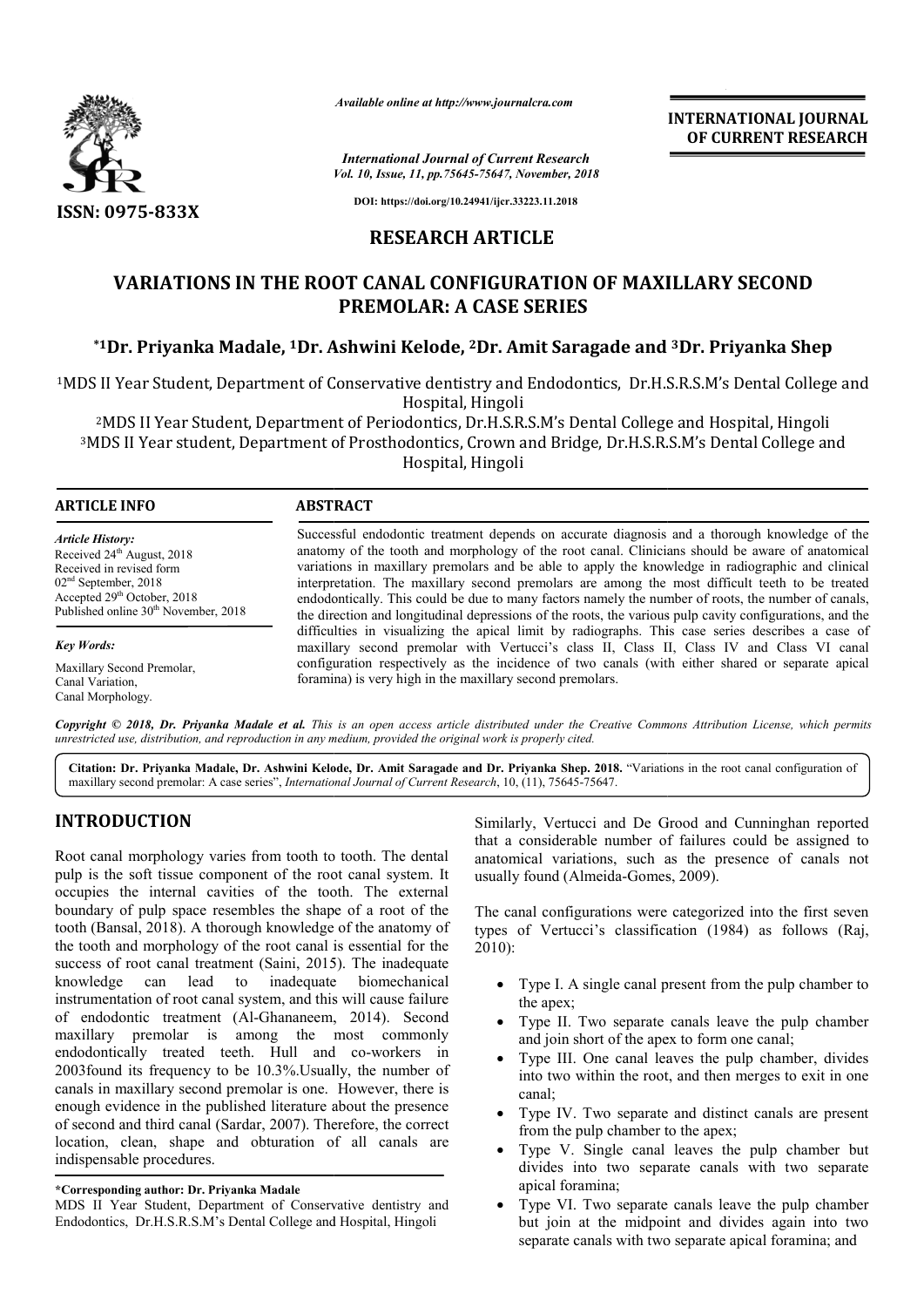Type VII. One canal leaves the pulp chamber, divides and rejoins within the canal, and finally redivides into two distinct canals short of the apex.

Following are the case reports showing diagnosis and management of different patterns in maxillary second premolar canal configuration.

### **CASE SERIES**

**Case 1:** A 27 year old male patient reported to department of Conservative dentistry and Endodontics, Dr H.S.R.S.M's Dental College and Hospital, Hingoli. Patient reported with the chief complaint of food lodgment and pain in maxillary left posterior teeth region of jaw since 3 months. A thorough clinical examination and routine radiographic examination was done which revealed deep distoproximal caries approaching to the pulp on 25. After clinico-radiological examination Electric pulp tester was used for checking the vitality of pulp. Tooth was diagnosed as a chronic irreversible pulpitis. After proper diagnosis root canal treatment was planned. After access opening Vertucci's Type II canal configuration was noticed.



**Figure 1.**

**Case 2**: A 40 year old female patient visited to department of Conservative dentistry and Endodontics, Dr H.S.R.S.M's Dental College and Hospital, Hingoli with chief complaint of food lodgment in upper right back teeth region of jaw since 8 days.



**Figure. 2**

After thorough clinical examination and routine radiographic examination deep distoproximal caries approaching to the pulp were noticed with respect to 15. Electric pulp tester was used for checking the vitality of pulp. Tooth was diagnosed as acute irreversible pulpitis. Treatment planned was root canal treatment. After access opening Vertucci's Type II canal configuration was noticed.

**Case 3:** A 36 year old female patient visited to department of Conservative dentistry and Endodontics, Dr H.S.R.S.M's Dental College and Hospital, Hingoli with chief complaint of pain in upper left back teeth region of jaw since 8 days. After thorough clinical examination and routine radiographic examination deep distoproximal caries approaching to the pulp were noticed with respect to 15. Electric pulp tester was used for checking the vitality of pulp. Tooth was diagnosed as an acute irreversible pulpitis. Treatment planned was root canal treatment. After access opening Vertucci's Type IV canal configuration was noticed.



**Figure 3.**

**Case 4:** A 25 year old male patient came to department of conservative dentistry and endodontics with coplaint of pain and pus discharge in maxillary left posterior region of jaw since 1 month.patient was diagnosed with periapical abcess .treatment done was proper root canal treatment with intermitent placement of intracanal medicament(Rc Cal) followed by obturation after interval of 1 month.patient was recalled after 3 months which shows complete healing periapically on the radiograph. In this case after access opening Vertucci's Type VI canal configuration was noticed.

### **DISCUSSION**

Awareness of the morphology of the root canal system is essential for proper cleaning and shaping of the root canal system and ultimately endodontic treatment success<sup>7</sup>. Examination of the floor of the pulp chamber gives some cluesabout existing root canal types (Kartal, 1998). The canal configurations were categorized into the first seven types by Vertucci's in 1984 (Raj, 2010), (Figure 5). Kokane VB in 1995 studied Canal configuration in the roots of maxillary second premolars.